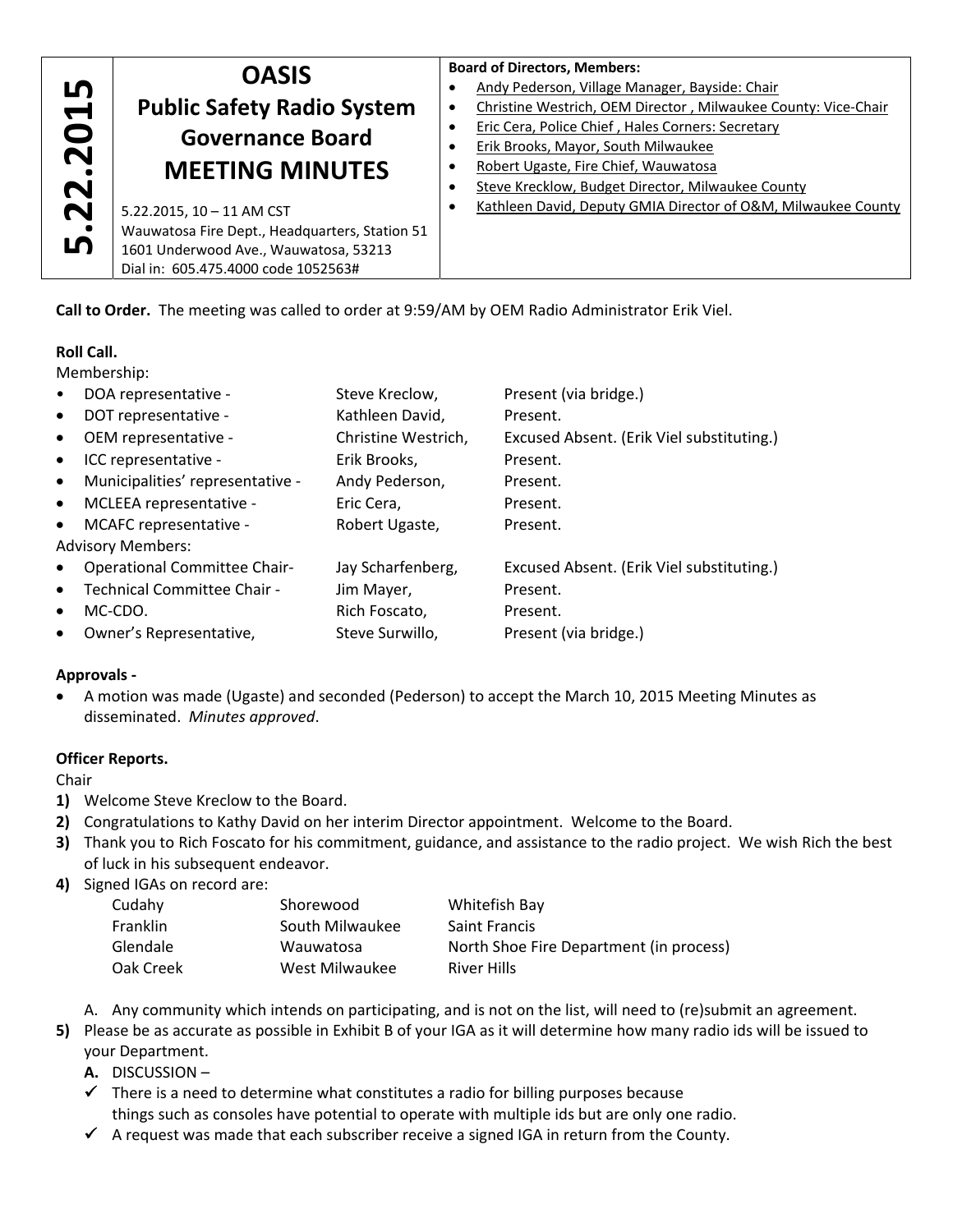- **6)** Maintenance Service Agreement
	- **A.** Negotiations are still underway with Motorola and BayCom.
	- **B.** It is leaning toward a contract for FSO services; Clyde being the dedicated service person, and BayCom as backup.
	- **C.** Largest task is balancing features with cost.

## **7)** Leases

- **A.** Engine 38 lease was voted on May 21<sup>st</sup>. Unconfirmed approval; however if approved, pursuit of building permits can commence.
- **B.** Lakeshore Towers had a significant plan change. The radio room will move into the current Nextel vault which provides a true dedicated communications set up and equal or better than planned remediation.
- **C.** Increasing electricity to the site may increase operational costs but savings from capital costs due to the reduction in remediation (moving into the Nextel closet) will offset these.

# **8)** Schedule

- **A.** Last published schedule will be updated.
- **B.** Permit acquisition for E38 and McKinley sites has slowed progress.
- **C.** Anticipated changes to be made within two weeks.

## **Committee Reports.**

- **1)** Technical Committee Report and Operational Committee Report.
	- **A.** Reports are combined as the Committees are meeting concurrently. Participation has been excellent.
	- **B.** Meetings have been taking place on a once per month basis.
	- **C.** A technical seminar with BayCom was held to address subscriber issues. A summary is being compiled for publication.
	- **D.** Once the system is up and running meetings will be split.
		- Chairs will attend both meetings.
			- It is hoped that meetings will be held consecutively to assist crossover when necessary.
	- **E.** Priority Assignment is the current priority.
		- This is a Waukesha‐centric issue due to current operational and technical conditions.
	- **F.** Rumor Control
		- There is NO 2017 Phase 2 mandate.
			- Any agency wishing to go Phase 2 can be assisted in that; however, there is no requirement that any agency go Phase 2.

#### Narrowbanding

This does not apply to the 800 MHz spectrum; hence, this is not an OASIS issue.

P25 audio quality.

 The demonstration at Waukesha Radio Services was a true test using actual system components on the correct bandwidth. No tweaks were made to effect the results.

- **2)** System Key Committee Report.
	- **A.** Motorola offered to provide remote programming software it already has.
	- **B.** Waukesha County Radio Services would be approved as a beta tester for user programming software.
		- This solution would require a one to two year testing period.
			- May not rise to the level of functionality we desire.
	- **C.** Motorola has indicated that "C" key is not an option.

The industry standard is moving away from physical keys to software permissions.

#### **Old Business.**

- **1)** Recommendation of a change to the IGA. Change the language of sections 3.1 and 3.2 to add "subscriber system acceptance." Append the IGA to include Exhibit C Subscriber System Acceptance which provides for formalizing the acceptance.
	- **A.** The sum total of payments at the end of a user's agreement is unchanged this change is essentially irrelevant.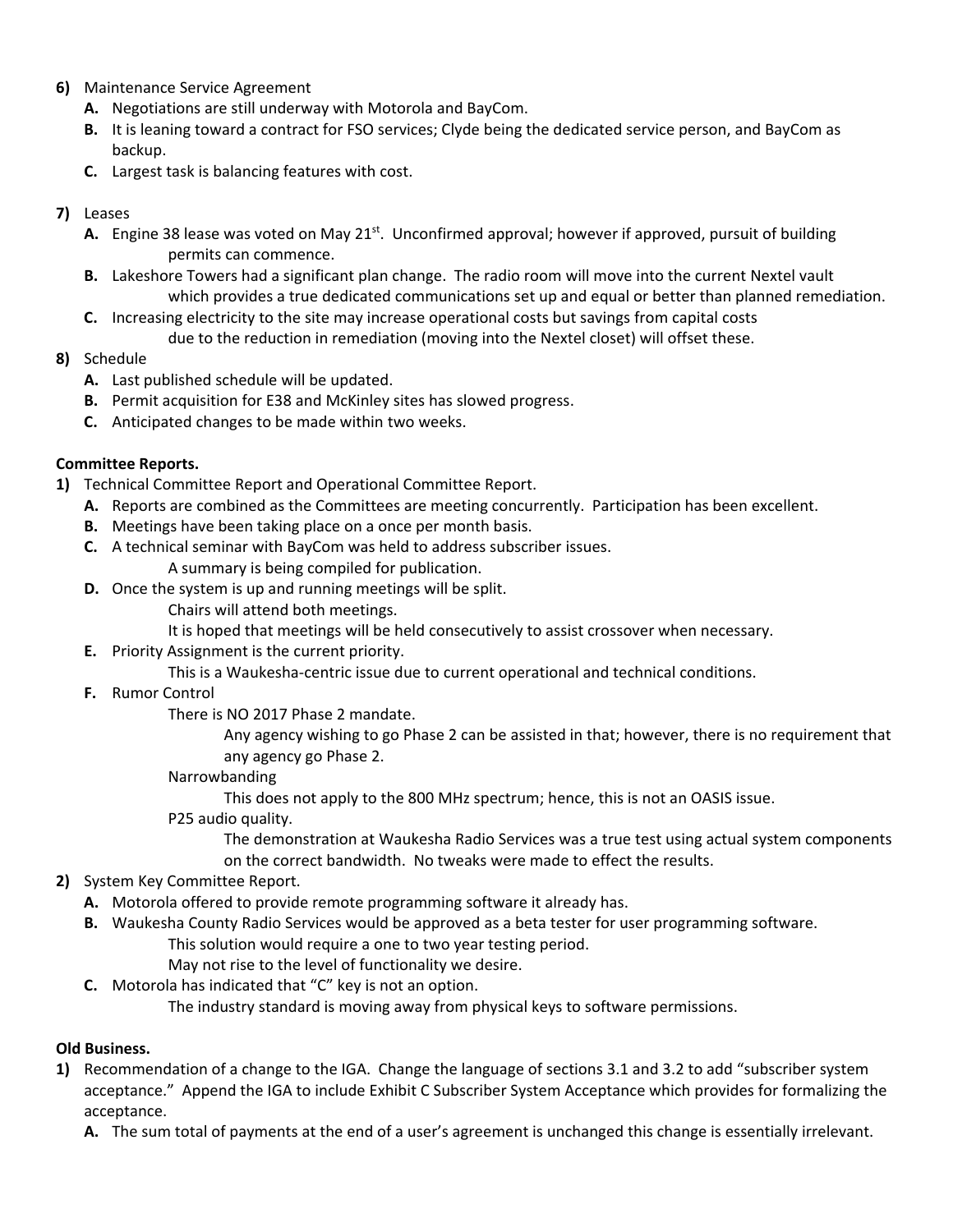- **2)** Recommendation of a change to the IGA. Increase the audio quality standard in Section 6.4c to highlight the 21 dB in‐building coverage in the City of Milwaukee.
	- **A.** This will be achieved but doesn't need to be bragged about.
- **3)** Recommendation of a change to the IGA. Clarify in Sections 7.6 and 7.11 that Mutual Aid and Inter‐County Departments will have a different IGA due to established cross‐charge fee structure.
	- **A.** The IGA does indicate that a separate IGS for Mutual Aid partners exists. This motion would create a circular reference.
- **4)** Recommendation of a change to the IGA. Eliminate reference to a "System C Key" as it is still uncertain as to the ability of Motorola to create such a device and if possible no contractual language specifying delivery of same. The County does not want provide expectations which could later be construed as misleading.

# **5) ACTION ITEM ‐**

**A.** A motion was made (Ugaste) and seconded (David) to dismiss all recommendations in their entirety. *Motion carried*.

- **6)** Clarification of Board Review Dates
	- **A.** It's apparent that we well enough missed them for this year. The reasons are beyond the control of the Board. Prerequisite tasks had and continue to be accomplished. The dates are expected to be effective 2016.
	- **B.** DISCUSSION –
	- $\checkmark$  Several members ask if we need to take action or publicly address not meeting the dates.
	- $\checkmark$  It was determined that the minutes officially will reflect this.

# **New Business.**

- **1)** Radio Board appointment letters from the County Executive are forthcoming.
- **2)** A cover letter is being sent to reflect the change in the IGA from Milwaukee County Public Safety Radio System to the new OASIS (Organization of Affiliated Secure Interoperable RF Subsystems.) Included in that letter is an address correction and correcting Milwaukee County Representative Board position of Chief Information Officer (CIO) to Department of Transportation (DOT) Representative.

# **3) ACTION ITEM ‐**

- **A.** A motion was made (Cera) and seconded (Ugaste) to appoint Saint Francis Lieutenant Andrew Jensen to the position of Emergency Medical Services Representative on the Technical Committee. *Motion carried*.
- **4)** A request was received by Greenfield Police Department to appoint a representative on the Operations Committee.
	- **A.** DISCUSSION –
	- $\checkmark$  The by-laws require voting members to be affiliated with OASIS members.
	- $\checkmark$  The Board notes that the meetings are open to the public and welcomes the attendance and participation of persons from Greenfield.
	- $\checkmark$  The Board recognizes the importance of cooperation; as such, it encourages Greenfield both participation and membership in the OASIS system.
- **5)** A Radio Count Sheet should have already been sent, if not it is closely forthcoming, to the Point of Contact identified by each member agency.
	- **A.** It is permissible for the POC to delegate the task.
	- **B.** It is requested that the count be as accurate as possible. This is critical in calculating system loading.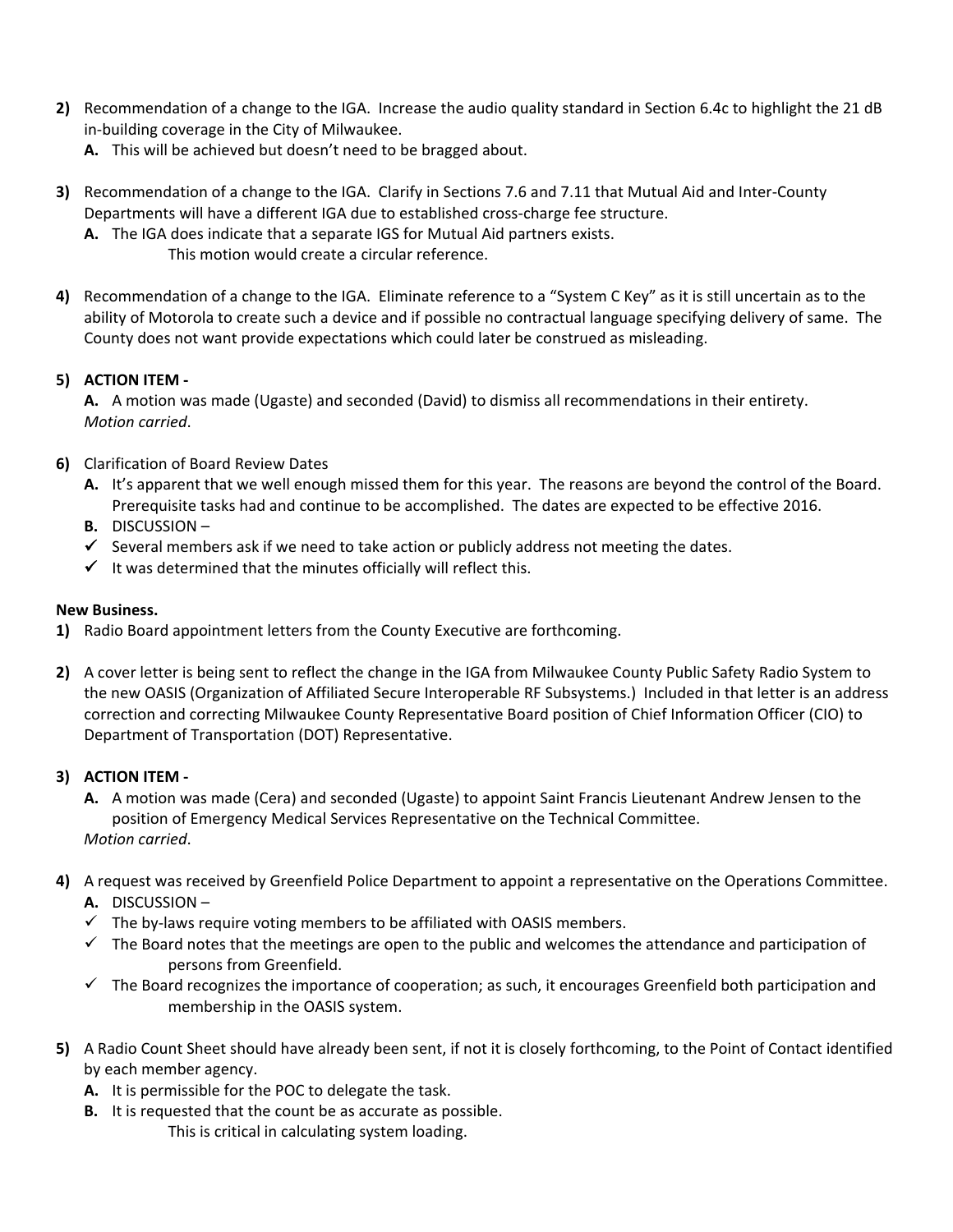## **6) ACTION ITEM ‐**

**A.** A motion was made to delegate this task of: defining what constitutes a radio for fiscal purposes, as intimated in the Committee Reports; to the Technical Committee (Pederson) and seconded (David.)

*Motion carried*.

## **Open Forum: Members and Non‐Members.**

- **1)** Chief Ugaste provided an update on the possibility of an extension to Motorola factory warranties that was being sought.
	- **A.** The short answer to the question was essentially, "No."
	- **B.** The Fire Chiefs are disappointed by this.
	- **C.** Despite the result the Fire Chiefs wholly appreciate the efforts of the County representatives in backing the municipalities on this issue.

Their backing is very indicative of the spirit of cooperation which currently exists.

- **D.** DISCUSSION –
- CDO Foscato asked if it was permissible to invite Motorola to discuss this matter directly with the entire Board.
- $\checkmark$  Chief Meyer indicated that he received information that Dave Feiler from BayCom offered to provide 6 months of warranty coverage beyond factory. Radio Administrator Viel stated that he would confirm this information.
- $\checkmark$  Chief Meyer indicated that the new information regarding the implementation schedule may negate the 6 month extension.
- **2)** CDO Foscato opined that the software solution to the system key requirement truly appears to be the best solution. He indicated that Motorola could also be asked to present directly to the Board their proposal to elaborate on the sub‐committee's report.

## **3) ACTION ITEM –**

- **A.** Chief Ugaste made a motion to invite representatives to a Board meeting, on an amenable date and time, from Motorola to discuss the warranty issue and the software proposal. This was seconded by Manager Pederson. *Motion carried.*
- **B.** Chief Ugaste asked that the record reflect that any user is invited to attend as well.
- **4)** Mayor Brooks asked when migration to the new system can begin and what the worst case scenario is.
	- **A.** Radio Administrator Viel stated that the microwave system is on track to be completed in August. Once that milestone is reached system testing can commence. Providing for no delay testing will be done in October. This means programming to the new system can begin in October.
- **5)** Radio Administrator Viel discussed the schedule of migration.
	- **A.** Proposed is the concept of the Board setting the schedule. If so –
	- Recommend migration using non-public safety users first, transit second, and municipalities third. This is a risk averse prioritization.
	- $\checkmark$  Municipalities were reminded to remember to schedule the programming of their radios and training.
	- **B.** DISCUSSION –
	- Chief Mayer advised that Waukesha County Radio Services and BayCom have both offered assistance with local cut-over planning. Some subscribers may be on-site programmed.
	- $\checkmark$  Chief Meyer also advised that the new digital template cannot be programmed prior to the system going live. It is a safety issue in that roaming feature may attempt to roam to the sub‐system while using the current system.
- **6)** Radio Administrator Viel informed us that two initiatives are in action for ISSI interface; one by WISCOM the second by City of Milwaukee for Open Sky.
	- **A.** Two grants are being sought in case sufficient capital is not available, which is likely.
	- **B.** Letters of support for the grant would be highly advantageous for the success of the grant application from all members who work with Milwaukee, which is everyone.